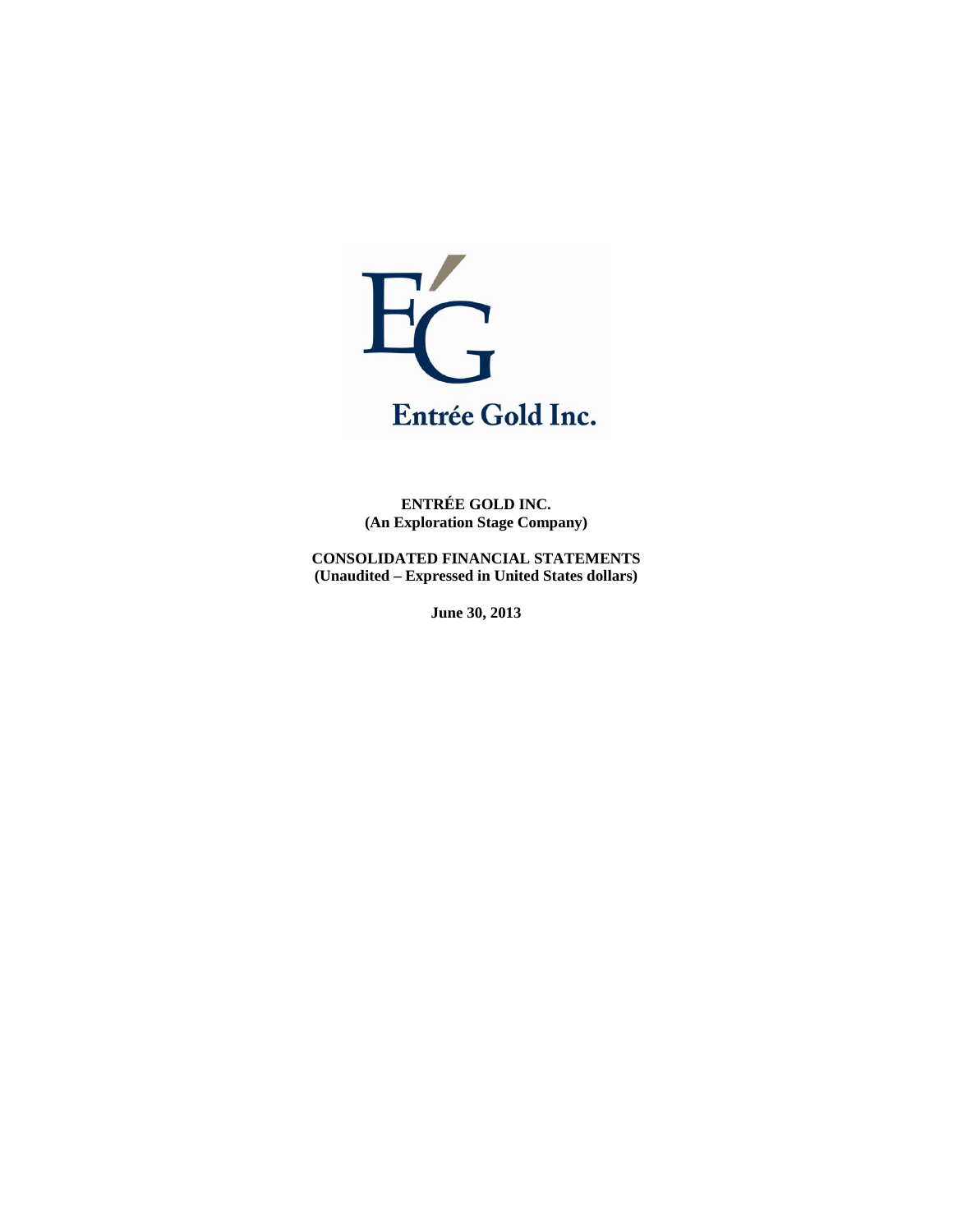(An Exploration Stage Company) CONSOLIDATED BALANCE SHEETS (Unaudited - Expressed in United States dollars)

|                                                                                                                                            |               | June 30,<br>2013 | December 31,<br>2012 |
|--------------------------------------------------------------------------------------------------------------------------------------------|---------------|------------------|----------------------|
| <b>ASSETS</b>                                                                                                                              |               |                  |                      |
| <b>Current</b>                                                                                                                             |               |                  |                      |
| Cash and cash equivalents (Note 4)                                                                                                         | \$            | 52,051,940       | \$<br>4,255,508      |
| Receivables                                                                                                                                |               | 215,202          | 223,722              |
| Prepaid expenses                                                                                                                           |               | 371,273          | 779,605              |
| Total current assets                                                                                                                       |               | 52,638,415       | 5,258,835            |
| Equipment (Note 6)                                                                                                                         |               | 459,039          | 539,567              |
| Mineral property interests (Note 7)                                                                                                        |               | 49,382,291       | 57,616,924           |
| Reclamation deposits                                                                                                                       |               | 491,037          | 606,155              |
| Other assets                                                                                                                               |               | 81,320           | 152,049              |
| <b>Total assets</b>                                                                                                                        | \$            | 103,052,102      | \$<br>64,173,530     |
| <b>LIABILITIES AND STOCKHOLDERS' EQUITY</b>                                                                                                |               |                  |                      |
| <b>Current</b>                                                                                                                             |               |                  |                      |
| Accounts payable and accrued liabilities                                                                                                   | $\mathcal{S}$ | 1,000,923        | \$<br>559,579        |
| Loans payable to Oyu Tolgoi LLC (Note 8)                                                                                                   |               | 5,729,721        | 5,563,657            |
| Deferred revenue (Note 9)                                                                                                                  |               | 38,082,193       |                      |
| Deferred income tax liabilities                                                                                                            |               | 8,913,131        | 9,722,384            |
| <b>Total liabilities</b>                                                                                                                   |               | 53,725,968       | 15,845,620           |
| <b>Stockholders' equity</b>                                                                                                                |               |                  |                      |
| Common stock, no par value, unlimited number authorized, (Note 10)<br>146,734,385 (December 31, 2012 - 128,877,243) issued and outstanding |               | 177,065,075      | 167,428,814          |
| Additional paid-in capital                                                                                                                 |               | 19,725,501       | 18,672,864           |
| Accumulated other comprehensive income (Note 13)                                                                                           |               | 929,806          | 3,253,019            |
| Accumulated deficit during the exploration stage                                                                                           |               | (148, 394, 248)  | (141, 026, 787)      |
| Total stockholders' equity                                                                                                                 |               | 49,326,134       | 48,327,910           |
| Total liabilities and stockholders' equity                                                                                                 | \$            | 103,052,102      | \$<br>64,173,530     |

## **Nature and continuance of operations** (Note 1)

 **Commitments** (Note 15)

 **Subsequent events** (Note 17)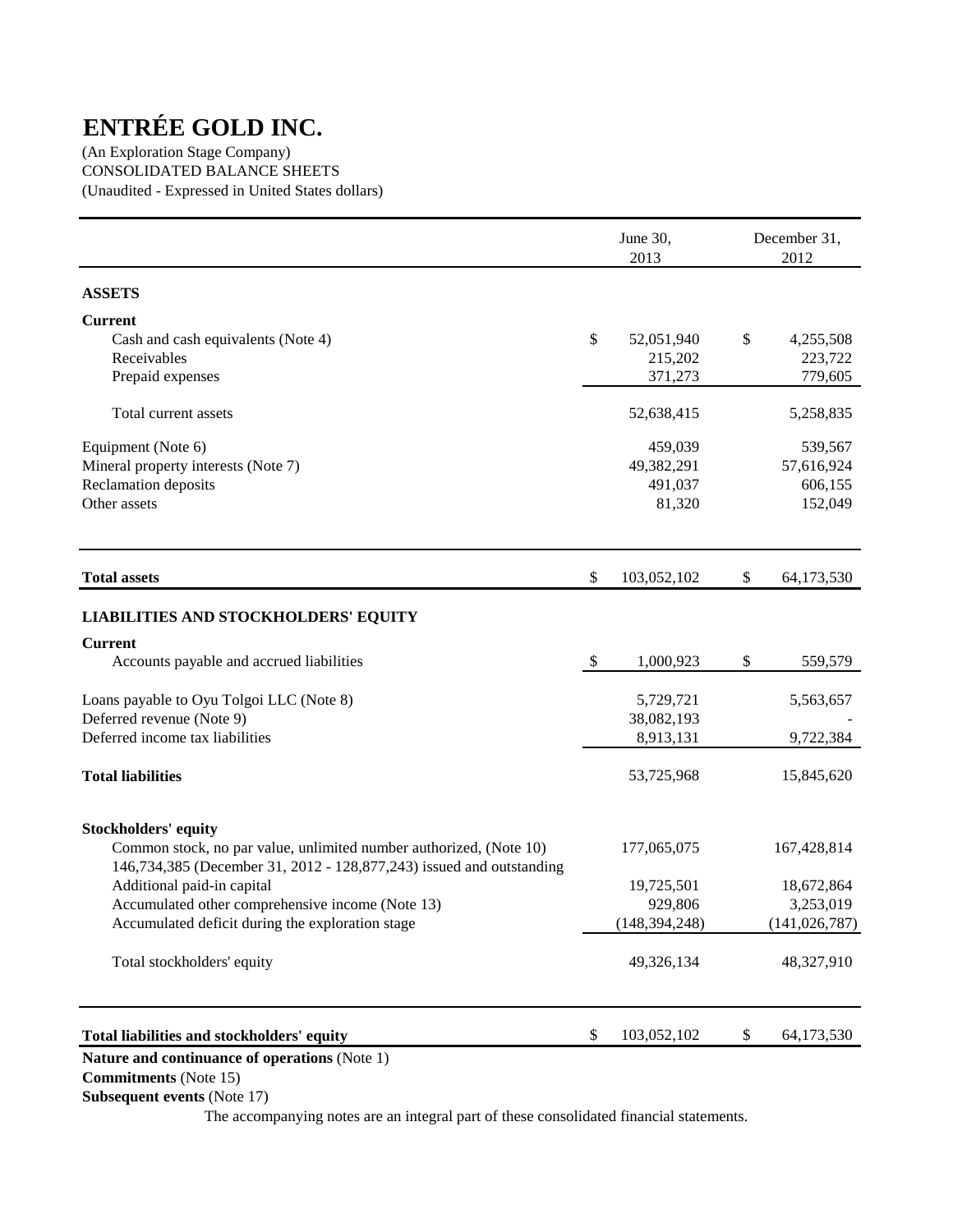(An Exploration Stage Company)

CONSOLIDATED STATEMENTS OF OPERATIONS AND COMPREHENSIVE LOSS

(Unaudited - Expressed in United States dollars)

|                                                      | Three Months<br>Ended<br>June 30,<br>2013 | Three Months<br>Ended<br>June 30,<br>2012 |    | <b>Six Months</b><br>Ended<br>June 30,<br>2013 |     | <b>Six Months</b><br>Ended<br>June 30,<br>2012 |               | Inception<br>(July 19,1995) to<br>June 30,<br>2013                 |
|------------------------------------------------------|-------------------------------------------|-------------------------------------------|----|------------------------------------------------|-----|------------------------------------------------|---------------|--------------------------------------------------------------------|
| <b>EXPENSES</b>                                      |                                           |                                           |    |                                                |     |                                                |               |                                                                    |
| Exploration (Note 7)                                 | \$<br>1,904,636                           | \$<br>2,402,084                           | -S | 3,508,426                                      | \$. | 6,018,071                                      | <sup>\$</sup> | 96,498,103                                                         |
| General and administration                           | 1,190,851                                 | 1,068,765                                 |    | 3,964,347                                      |     | 3,138,367                                      |               | 57,311,596                                                         |
| Consultancy and advisory fees                        | 324,175                                   |                                           |    | 1,311,101                                      |     |                                                |               | 1,311,101                                                          |
| Depreciation                                         | 26,704                                    | 39,172                                    |    | 55,540                                         |     | 80,327                                         |               | 1,482,607                                                          |
| Foreign exchange loss (gain)                         | (892, 725)                                | 79,550                                    |    | (1,010,409)                                    |     | 104,888                                        |               | (928, 684)                                                         |
| Impairment of mineral property interests             | 437,732                                   |                                           |    | 437,732                                        |     |                                                |               | 1,455,483                                                          |
| Gain on sale of mineral property interests           | $\overline{\phantom{a}}$                  | $\overline{\phantom{a}}$                  |    |                                                |     | (104, 914)                                     |               | (1,679,437)                                                        |
| <b>Loss from operations</b>                          | (2,991,373)                               | (3,589,571)                               |    | (8,266,737)                                    |     | (9, 236, 739)                                  |               | (155, 450, 769)                                                    |
| Gain on sale of investments                          |                                           |                                           |    |                                                |     |                                                |               | 3,326,275                                                          |
| Interest income                                      | 100,948                                   | 50,710                                    |    | 164,514                                        |     | 138,828                                        |               | 5,667,782                                                          |
| Interest expense (Note 5)                            | (64, 553)                                 | (55, 344)                                 |    | (128, 809)                                     |     | (107, 520)                                     |               | (583, 127)                                                         |
| Gain (loss) from equity investee (Note 5)            | 19,683                                    | (189, 507)                                |    | (93, 246)                                      |     | (492, 113)                                     |               | (5,024,031)                                                        |
| Fair value adjustment of asset                       |                                           |                                           |    |                                                |     |                                                |               |                                                                    |
| backed commercial paper                              | 147,564                                   |                                           |    | 147,564                                        |     |                                                |               | (2,184,967)                                                        |
| Loss from operations before income taxes             | (2,787,731)                               | (3,783,712)                               |    | (8,176,714)                                    |     | (9,697,544)                                    |               | (154, 248, 837)                                                    |
| Current income tax recovery (expense)                |                                           |                                           |    |                                                |     |                                                |               | (152, 190)                                                         |
| Deferred income tax recovery                         | 512,114                                   | 539,007                                   |    | 809,253                                        |     | 1,378,007                                      |               | 6,006,779                                                          |
| <b>Net loss</b>                                      | \$<br>$(2,275,617)$ \$                    |                                           |    |                                                |     |                                                |               | $(3,244,705)$ \$ $(7,367,461)$ \$ $(8,319,537)$ \$ $(148,394,248)$ |
| Comprehensive loss:                                  |                                           |                                           |    |                                                |     |                                                |               |                                                                    |
| Net loss                                             | \$<br>$(2,275,617)$ \$                    |                                           |    |                                                |     |                                                |               | $(3,244,705)$ \$ $(7,367,461)$ \$ $(8,319,537)$ \$ $(148,394,248)$ |
| Foreign currency translation adjustment (Note 13)    | (1,740,015)                               | (1,107,276)                               |    | (2,323,213)                                    |     | 38,195                                         |               | 929,806                                                            |
| <b>Comprehensive loss:</b>                           | \$<br>$(4,015,632)$ \$                    | $(4,351,981)$ \$                          |    | $(9,690,674)$ \$ $(8,281,342)$                 |     |                                                |               | \$(147, 464, 442)                                                  |
| Basic and diluted net loss per share                 | \$<br>$(0.02)$ \$<br>146,734,385          | $(0.03)$ \$<br>128,520,100                |    | $(0.05)$ \$<br>140,913,549                     |     | (0.06)<br>128,421,851                          |               |                                                                    |
| Weighted average number of common shares outstanding |                                           |                                           |    |                                                |     |                                                |               |                                                                    |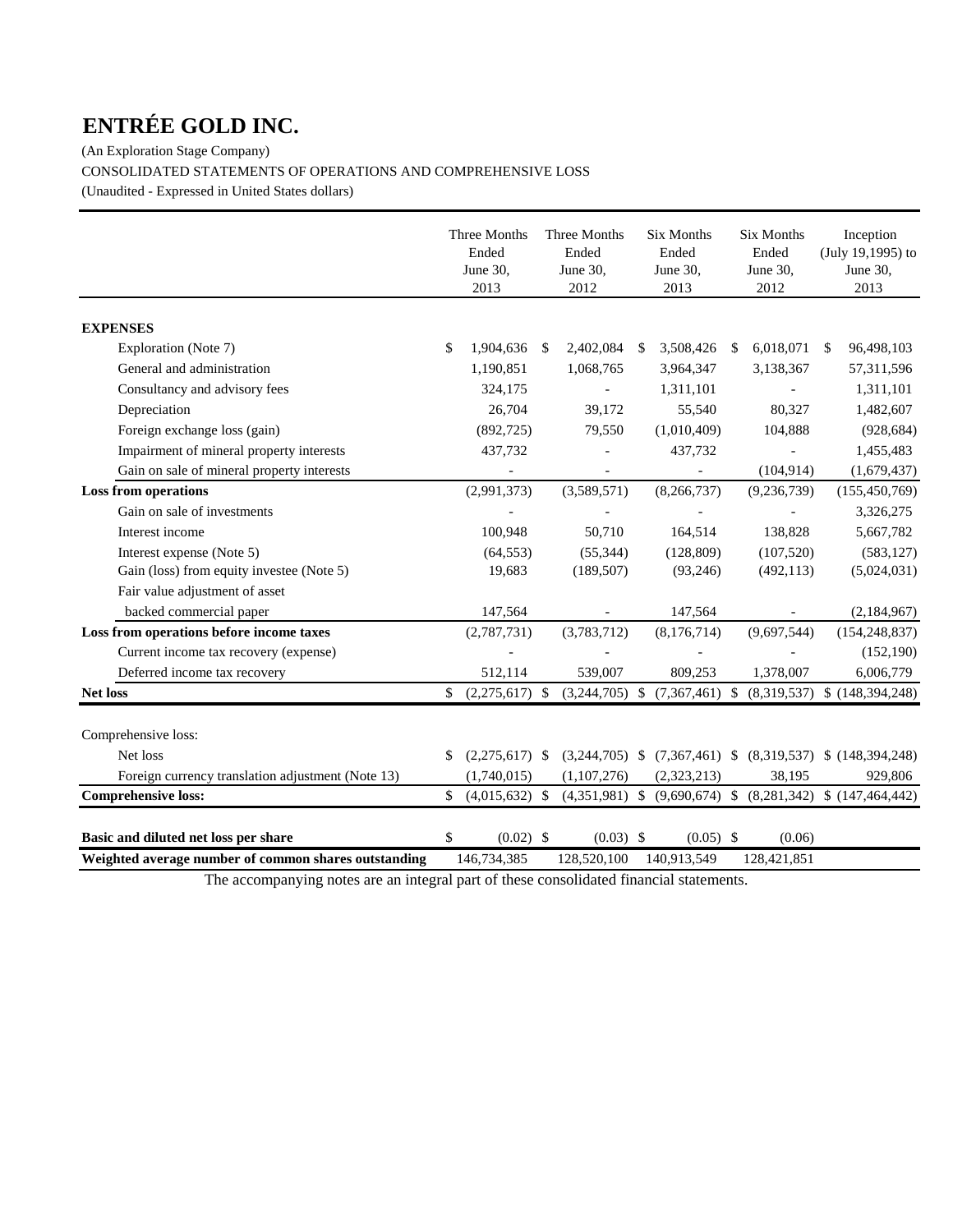(An Exploration Stage Company) CONSOLIDATED STATEMENT OF STOCKHOLDERS' EQUITY

(Unaudited - Expressed in United States dollars)

|                                         | Number of<br><b>Shares</b> |              | Common<br>Stock | Additional<br>Paid-in Capital | Accumulated<br>Other<br>Comprehensive<br>Income |               | Accumulated<br>Deficit<br>During the<br>Exploration<br>Stage |              | Total<br>Stockholders<br>Equity |
|-----------------------------------------|----------------------------|--------------|-----------------|-------------------------------|-------------------------------------------------|---------------|--------------------------------------------------------------|--------------|---------------------------------|
| <b>Balance, June 30, 2012</b>           | 128,877,243                | $\mathbb{S}$ | 167,428,814     | \$<br>18,655,473              | \$<br>1,939,546                                 | \$            | (134, 150, 195)                                              | \$           | 53,873,638                      |
| Shares issued:                          |                            |              |                 |                               |                                                 |               |                                                              |              |                                 |
| Stock-based compensation                |                            |              |                 | 10,235                        |                                                 |               |                                                              |              | 10,235                          |
| Foreign currency translation adjustment |                            |              |                 |                               | 1,921,720                                       |               |                                                              |              | 1,921,720                       |
| Net loss                                |                            |              |                 |                               | $\overline{\phantom{a}}$                        |               | (1,899,158)                                                  |              | (1,899,158)                     |
| Balance, September 30, 2012             | 128,877,243                | \$           | 167,428,814     | \$<br>18,665,708              | \$<br>3,861,266                                 | \$            | (136,049,353)                                                | \$           | 53,906,435                      |
| Shares issued:                          |                            |              |                 |                               |                                                 |               |                                                              |              |                                 |
| Stock-based compensation                |                            |              |                 | 7,156                         | $\overline{\phantom{a}}$                        |               |                                                              |              | 7,156                           |
| Foreign currency translation adjustment |                            |              |                 |                               | (608, 247)                                      |               |                                                              |              | (608, 247)                      |
| Net loss                                |                            |              |                 |                               | $\overline{\phantom{a}}$                        |               | (4,977,434)                                                  |              | (4,977,434)                     |
| Balance, December 31, 2012              | 128,877,243                | \$           | 167,428,814     | \$<br>18,672,864              | \$<br>3,253,019                                 | $\mathbb{S}$  | (141, 026, 787)                                              | \$           | 48,327,910                      |
| Shares issued:                          |                            |              |                 |                               |                                                 |               |                                                              |              |                                 |
| Private placement                       | 17,857,142                 |              | 9,722,897       |                               |                                                 |               |                                                              |              | 9,722,897                       |
| Stock-based compensation                |                            |              |                 | 1,010,380                     |                                                 |               |                                                              |              | 1,010,380                       |
| Share issuance costs                    |                            |              | (86, 636)       |                               |                                                 |               |                                                              |              | (86, 636)                       |
| Foreign currency translation adjustment |                            |              |                 |                               | (583, 198)                                      |               |                                                              |              | (583, 198)                      |
| Net loss                                |                            |              |                 |                               | $\overline{\phantom{a}}$                        |               | (5,091,844)                                                  |              | (5,091,844)                     |
| Balance, March 31, 2013                 | 146,734,385                | $\mathbb{S}$ | 177,065,075     | \$<br>19,683,244              | \$<br>2,669,821                                 | $\mathbf{\$}$ | (146, 118, 631)                                              | $\mathbb{S}$ | 53,299,509                      |
| Shares issued:                          |                            |              |                 |                               |                                                 |               |                                                              |              |                                 |
| Stock-based compensation                |                            |              |                 | 42,257                        | $\overline{\phantom{0}}$                        |               |                                                              |              | 42,257                          |
| Foreign currency translation adjustment |                            |              |                 |                               | (1,740,015)                                     |               |                                                              |              | (1,740,015)                     |
| Net loss                                |                            |              |                 |                               |                                                 |               | (2,275,617)                                                  |              | (2,275,617)                     |
| <b>Balance, June 30, 2013</b>           | 146,734,385                | \$           | 177,065,075     | \$<br>19,725,501              | \$<br>929,806                                   | \$            | (148, 394, 248)                                              | \$           | 49,326,134                      |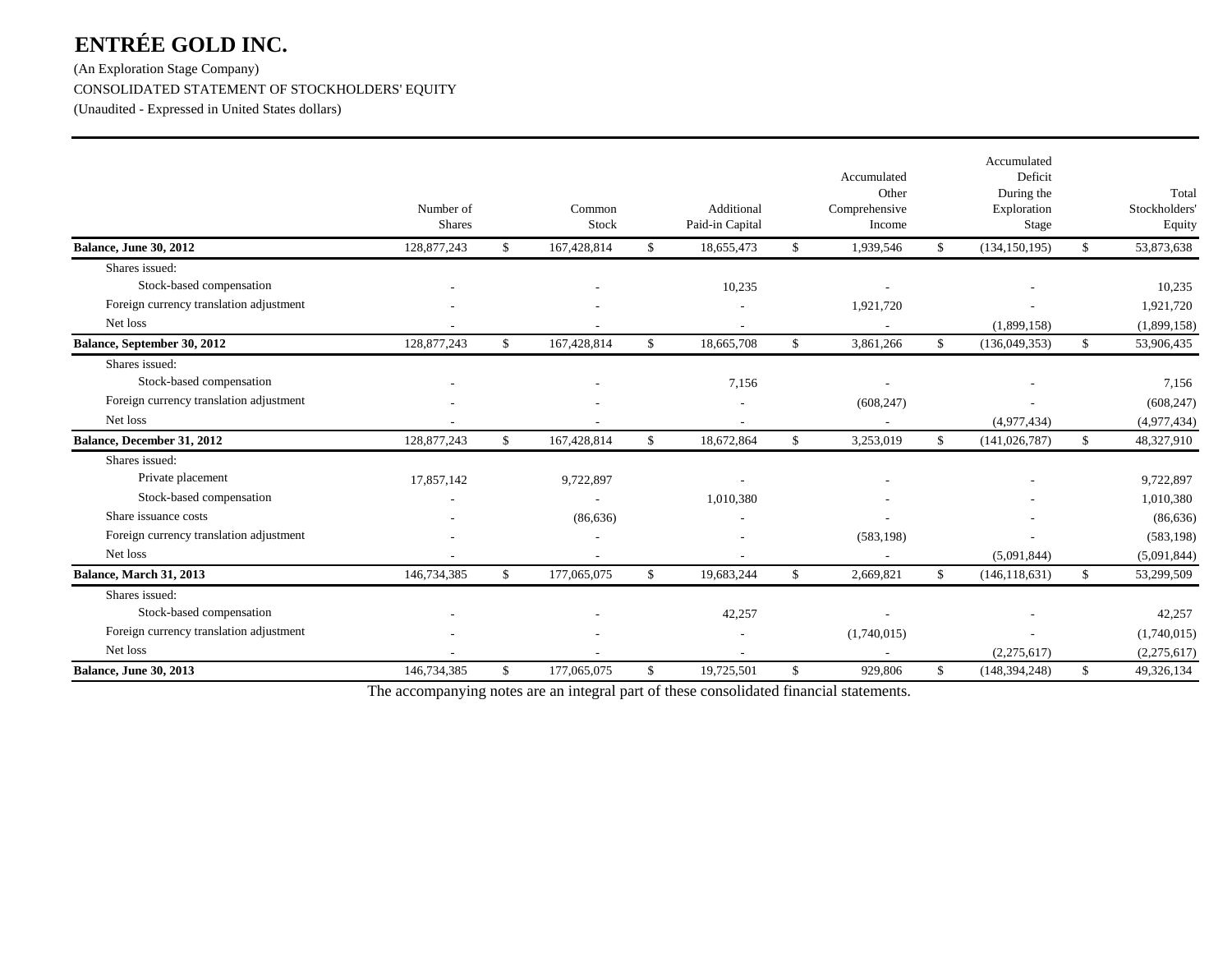(An Exploration Stage Company) CONSOLIDATED STATEMENTS OF CASH FLOWS (Unaudited - Expressed in United States dollars)

|                                                                         | Three Months<br>Ended<br>June 30,<br>2013 | Three Months<br>Ended<br>June 30,<br>2012 | Six Months<br>Ended<br>June 30,<br>2013                                 | Six Months<br>Ended<br>June 30,<br>2012 | Inception<br>(July 19,1995) to<br>June 30,<br>2013 |
|-------------------------------------------------------------------------|-------------------------------------------|-------------------------------------------|-------------------------------------------------------------------------|-----------------------------------------|----------------------------------------------------|
| CASH FLOWS FROM OPERATING ACTIVITIES                                    |                                           |                                           |                                                                         |                                         |                                                    |
| Net loss                                                                |                                           |                                           | $(2,275,617)$ $(3,244,705)$ $(7,367,461)$ $(8,319,537)$ $(148,394,248)$ |                                         |                                                    |
| Items not affecting cash:                                               |                                           |                                           |                                                                         |                                         |                                                    |
| Depreciation                                                            | 26,704                                    | 39,172                                    | 55,540                                                                  | 80,327                                  | 1,482,607                                          |
| Stock-based compensation                                                | 42,257                                    | 41,053                                    | 1,052,637                                                               | 1,190,487                               | 23,806,397                                         |
| Fair value adjustment of asset backed                                   |                                           |                                           |                                                                         |                                         |                                                    |
| commercial paper                                                        |                                           |                                           | ÷,                                                                      | $\overline{a}$                          | 2,332,531                                          |
| Escrow shares compensation                                              |                                           |                                           |                                                                         |                                         | 2,001,832                                          |
| Mineral property interest paid in                                       |                                           |                                           |                                                                         |                                         |                                                    |
| stock and warrants                                                      |                                           |                                           |                                                                         |                                         | 4,052,698                                          |
| Loss from equity investee                                               | (19,683)                                  | 189,507                                   | 93,246                                                                  | 492,113                                 | 5,024,031                                          |
| Interest expense                                                        | 64,553                                    | 55,344                                    | 128,809                                                                 | 107,520                                 | 583,127                                            |
| Deferred income tax expense (recovery)                                  | (512, 114)                                | (539,007)                                 | (809, 253)                                                              | (1,378,007)                             | (6,006,779)                                        |
| Gain on sale of mineral property interests                              |                                           | ä,<br>÷,                                  | $\blacksquare$                                                          | (104, 914)                              | (1,679,437)                                        |
| Impairment of mineral property interests<br>Gain on sale of investments | 437,732                                   |                                           | 437,732<br>$\overline{\phantom{a}}$                                     | $\equiv$                                | 1,455,483                                          |
| Other items not affecting cash                                          | (892, 987)                                | 155,371                                   | (736,099)                                                               | $\overline{\phantom{a}}$<br>105,420     | (3,326,275)<br>(802,300)                           |
| Changes in assets and liabilities:                                      |                                           |                                           |                                                                         |                                         |                                                    |
| Receivables                                                             | (28,098)                                  | (30,793)                                  | (3,576)                                                                 | 261,657                                 | (124, 531)                                         |
| Prepaid expenses                                                        | 248,707                                   | 136,115                                   | 378,568                                                                 | 339,681                                 | (274, 672)                                         |
| Other assets                                                            | (240)                                     | (32,502)                                  | 7,711                                                                   | (32,502)                                | 30,624                                             |
| Accounts payable and accrued liabilities                                | 215,810                                   | (1,245,880)                               | 486,729                                                                 | (1, 193, 830)                           | 764,133                                            |
| Deposit on metal credit delivering obligation                           | $\overline{\phantom{a}}$                  |                                           | 40,000,000                                                              | $\blacksquare$                          | 40,000,000                                         |
| Net cash provided by (used in) operating activities                     | (2,692,976)                               | (4,476,325)                               | 33,724,583                                                              | (8,451,585)                             | (79, 074, 779)                                     |
|                                                                         |                                           |                                           |                                                                         |                                         |                                                    |
| <b>CASH FLOWS FROM FINANCING ACTIVITIES</b>                             |                                           |                                           |                                                                         |                                         |                                                    |
| Proceeds from issuance of capital stock                                 |                                           |                                           | 9,722,897                                                               | 1,628,583                               | 140,726,891                                        |
| Share issue costs                                                       |                                           |                                           | (86, 636)                                                               | (108, 058)                              | (4,952,907)                                        |
| Net cash provided by financing activities                               | $\sim$                                    | $\bar{a}$                                 | 9,636,261                                                               | 1,520,525                               | 135,773,984                                        |
| CASH FLOWS FROM INVESTING ACTIVITIES                                    |                                           |                                           |                                                                         |                                         |                                                    |
| Cash acquired on acquisition                                            |                                           |                                           | $\sim$                                                                  |                                         | 837,263                                            |
| Mineral property interests                                              | (50,000)                                  | (100,000)                                 | (50,000)                                                                | (2,210,000)                             | (4,954,610)                                        |
| Reclamation deposits                                                    | 115,180                                   | 32,502                                    | 115,180                                                                 | ÷.                                      | (303,970)                                          |
| Short-term investments                                                  | ÷,                                        | 5,076,271                                 | $\overline{\phantom{a}}$                                                | 5,076,271                               |                                                    |
| Purchase of asset backed                                                |                                           |                                           |                                                                         |                                         |                                                    |
| commercial paper                                                        |                                           |                                           |                                                                         |                                         | (4,031,122)                                        |
| Acquisition of PacMag Metals Limited                                    |                                           |                                           |                                                                         |                                         | (7,465,495)                                        |
| Acquisition of equipment                                                | (1,323)                                   |                                           | (2, 453)                                                                | (17, 307)                               | (2,126,065)                                        |
| Proceeds from sale of royalty interest                                  |                                           |                                           | 5,000,000                                                               | ÷,                                      | 5,000,000                                          |
| Proceeds from sale of mineral property interests                        |                                           | ٠                                         | ÷,                                                                      | 104,914                                 | 1,596,305                                          |
| Proceeds from sale of investments                                       |                                           |                                           |                                                                         |                                         | 5,734,895                                          |
| Net cash provided by (used in) investing activities                     | 63,857                                    | 5,008,773                                 | 5,062,727                                                               | 2,953,878                               | (5,712,799)                                        |
| Effect of foreign currency translation on cash and                      |                                           |                                           |                                                                         |                                         |                                                    |
| cash equivalents                                                        | (426, 882)                                | (288, 263)                                | (627, 139)                                                              | (14, 754)                               | 1,065,534                                          |
| Change in cash and cash equivalents                                     |                                           |                                           |                                                                         |                                         |                                                    |
| during the period                                                       | (3,056,001)                               | 244,185                                   | 47,796,432                                                              | (3,991,936)                             | 52,051,940                                         |
| Cash and cash equivalents, beginning of period                          | 55,107,941                                | 10,276,077                                | 4,255,508                                                               | 14,512,198                              |                                                    |
| Cash and cash equivalents, end of period                                | \$52,051,940                              | \$10,520,262                              | \$52,051,940                                                            | \$10,520,262                            | \$<br>52,051,940                                   |
| Cash paid for interest during the period                                | $\mathbb S$                               | \$                                        | \$                                                                      | \$                                      | \$                                                 |
| Cash paid for income taxes during the period                            | \$                                        | \$                                        | \$<br>ä,                                                                | \$                                      | \$<br>(152, 190)                                   |

Supplemental disclosure with respect to cash flows (Note 14)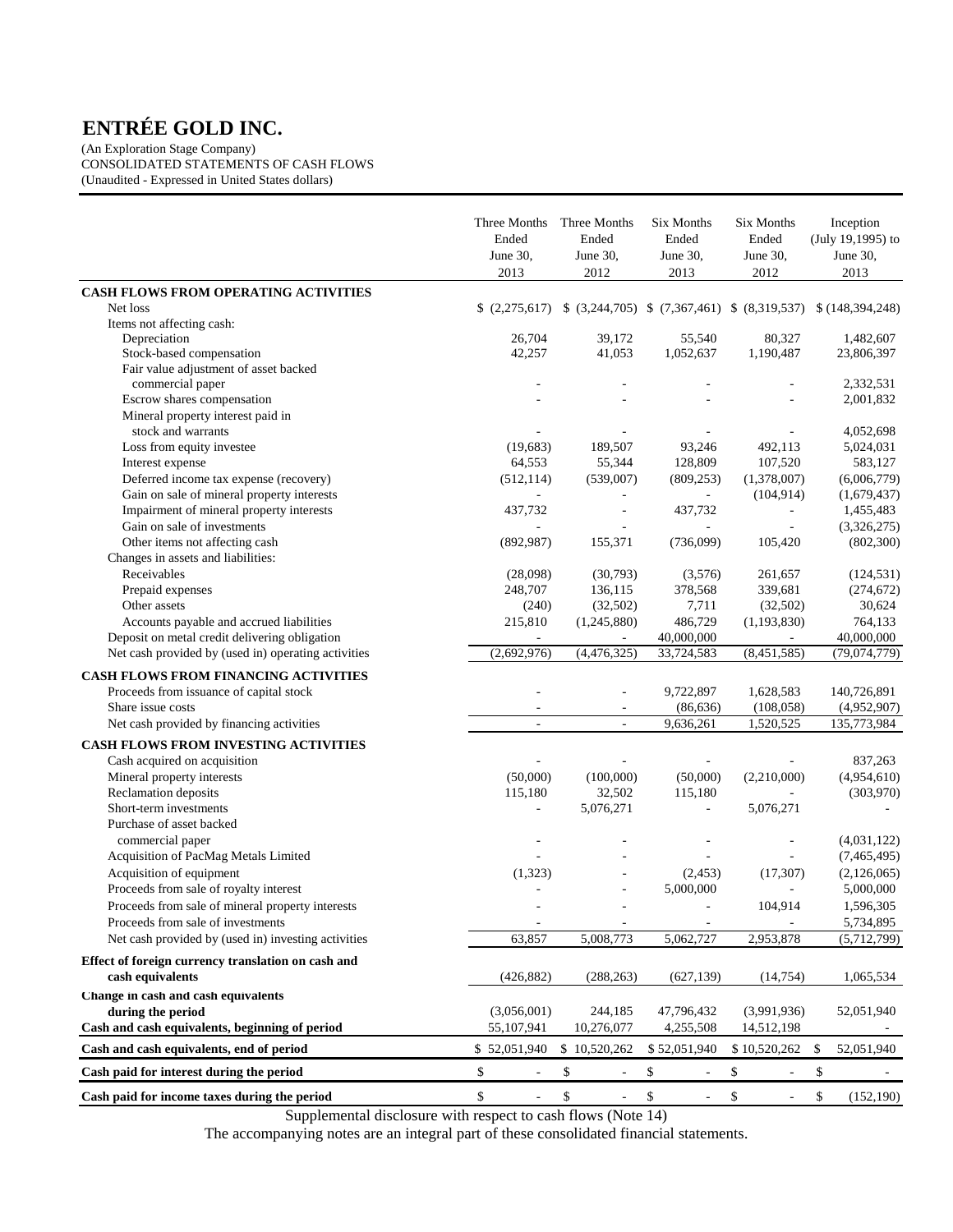#### **1. NATURE AND CONTINUANCE OF OPERATIONS**

Entrée Gold Inc. was incorporated under the laws of the Province of British Columbia on July 19, 1995 and continued under the laws of the Yukon Territory on January 22, 2003. On May 27, 2005, Entrée Gold Inc. changed its governing jurisdiction from the Yukon Territory to British Columbia by continuing into British Columbia under the *Business Corporations Act* (British Columbia). The principal business activity of Entrée Gold Inc., together with its subsidiaries (collectively referred to as "the Company"), is the exploration of mineral property interests. To date, the Company has not generated significant revenues from its operations and is considered to be in the exploration stage.

All amounts are expressed in United States dollars, except for certain amounts denoted in Canadian dollars ("C\$"), and Australian dollars ("A\$").

These consolidated financial statements have been prepared on the assumption that the Company will be able to realize its assets and discharge its liabilities in the normal course of business. The Company currently earns no operating revenues. Continued operations of the Company are dependent upon the Company's ability to secure additional equity capital or receive other financial support, and in the longer term to generate profits from business operations. Management believes that the Company has sufficient working capital to maintain its operations for the next fiscal year.

## **2. BASIS OF PRESENTATION**

The interim period financial statements have been prepared by the Company in conformity with generally accepted accounting principles in the United States of America. The preparation of financial data is based on accounting principles and practices consistent with those used in the preparation of annual financial statements, and in the opinion of management these financial statements contain all adjustments necessary (consisting of normally recurring adjustments) to present fairly the financial information contained therein. Certain information and footnote disclosure normally included in the financial statements prepared in conformity with generally accepted accounting principles in the United States of America have been condensed or omitted. These interim period statements should be read together with the most recent audited financial statements and the accompanying notes for the year ended December 31, 2012. The results of operations for the six months ended June 30, 2013 are not necessarily indicative of the results to be expected for the year ending December 31, 2013.

### **3. SIGNIFICANT ACCOUNTING POLICIES**

These consolidated financial statements follow the same significant accounting principles as those outlined in the notes to the audited consolidated financial statements for the year ended December 31, 2012.

#### **4. CASH AND CASH EQUIVALENTS**

Cash and cash equivalents consist of cash at bank and in hand of \$52,051,940 as at June 30, 2013 (December 31, 2012 - \$4,255,508).

## **5. LONG-TERM INVESTMENTS**

#### *Equity Method Investment*

The Company has a 20% interest in a joint venture with Oyu Tolgoi LLC ("OTLLC"), a company owned 66% by Turquoise Hill Resources Ltd. (formerly Ivanhoe Mines Ltd.) ("Turquoise Hill") and 34% by the Government of Mongolia (Note 7). The Company's share of the loss of the joint venture is \$93,246 for the six months ended June 30, 2013 (June 30, 2012 - \$492,113) plus accrued interest expense of \$128,809 for the six months ended June 30, 2013 (June 30, 2012 - \$107,520).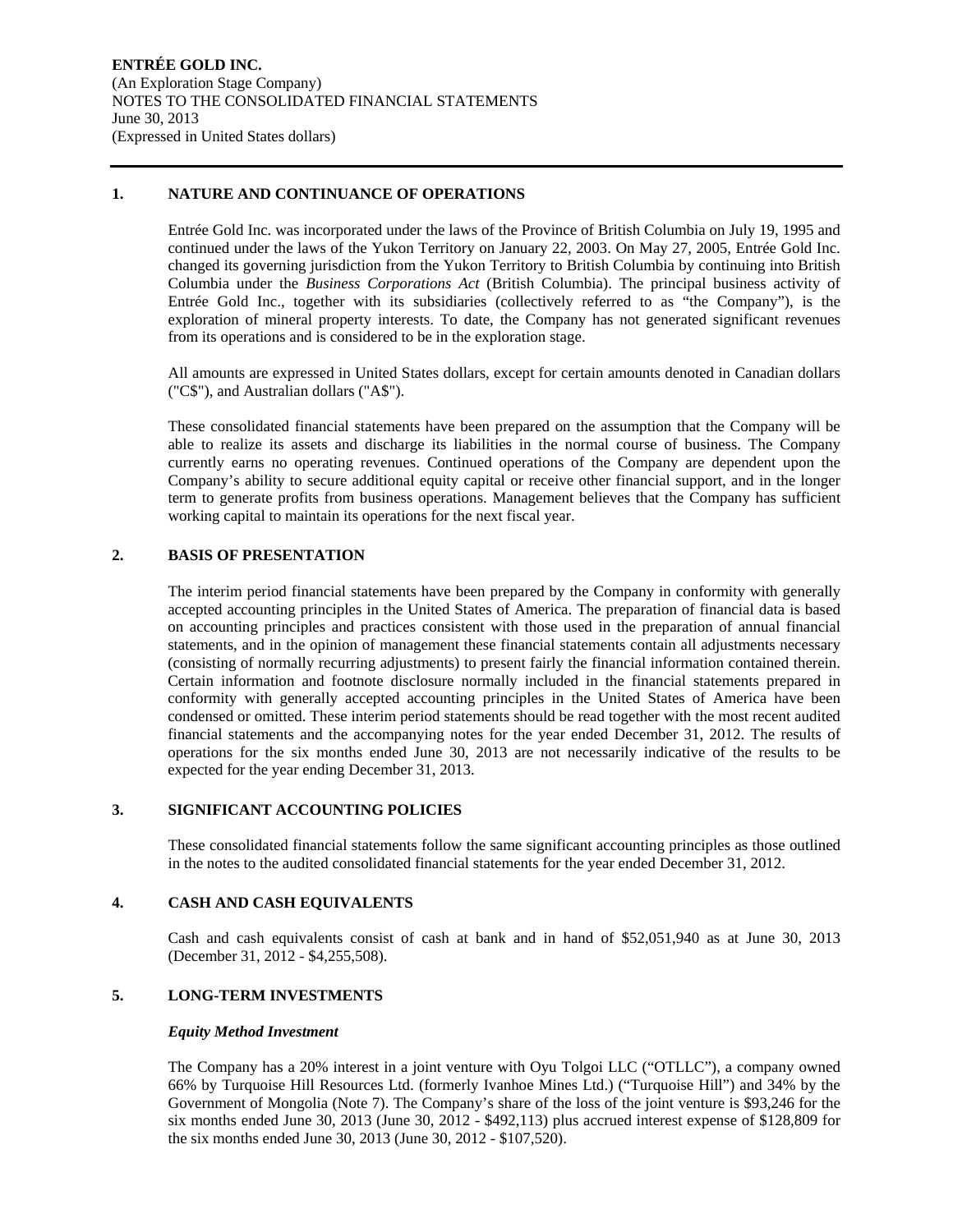## **6. EQUIPMENT**

|                    |   |             |   | June 30, 2013<br>Accumulated | Net Book  |    | December 31, 2012 | Net Book                    |           |
|--------------------|---|-------------|---|------------------------------|-----------|----|-------------------|-----------------------------|-----------|
|                    |   | Cost        |   | Depreciation                 | Value     |    | Cost              | Accumulated<br>Depreciation | Value     |
|                    |   |             |   |                              |           |    |                   |                             |           |
| Office equipment   | S | 116.347     | S | 89.669                       | \$26,678  | S. | 122.931           | \$90,900                    | \$ 32,031 |
| Computer equipment |   | 496,940     |   | 360,412                      | 136,528   |    | 523,893           | 353,944                     | 169,949   |
| Field equipment    |   | 512,761     |   | 279,138                      | 233,623   |    | 540,422           | 274,694                     | 265,728   |
| <b>Buildings</b>   |   | 265,890     |   | 203,680                      | 62,210    |    | 280,936           | 209,077                     | 71,859    |
|                    |   | \$1,391,938 |   | \$932,899                    | \$459,039 |    | \$1,468,182       | \$928,615                   | \$539,567 |

#### **7. MINERAL PROPERTY INTERESTS**

Title to mineral property interests involves certain inherent risks due to the difficulties of determining the validity of certain claims as well as the potential for problems arising from the frequently ambiguous conveyancing history characteristic of many mineral property interests. The Company has investigated title to its mineral property interests and, except as otherwise disclosed below, to the best of its knowledge, title to the mineral property interests is in good standing.

#### *Material Properties*

The Company's two principal assets are its interest in the Lookout Hill property in Mongolia, and the Ann Mason project (the "Ann Mason Project") in Nevada.

#### **Lookout Hill, Mongolia**

The Lookout Hill property in the South Gobi region of Mongolia is comprised of two mining licences, Shivee Tolgoi and Javhlant, granted by the Mineral Resources Authority of Mongolia ("MRAM") in October 2009. Title to the two licences is held by the Company.

In October 2004, the Company entered into an arm's-length Equity Participation and Earn-In Agreement (the "Earn-In Agreement") with Turquoise Hill. Under the Earn-In Agreement, Turquoise Hill agreed to purchase equity securities of the Company, and was granted the right to earn an interest in what is now the eastern portion of the Shivee Tolgoi mining licence and all of the Javhlant mining licence (together the "Joint Venture Property"). Most of Turquoise Hill's rights and obligations under the Earn-In Agreement were subsequently assigned by Turquoise Hill to what was then its wholly-owned subsidiary, OTLLC. The Government of Mongolia subsequently acquired a 34% interest in OTLLC from Turquoise Hill.

On June 30, 2008, OTLLC gave notice that it had completed its earn-in obligations by expending a total of \$35 million on exploration of the Joint Venture Property. OTLLC earned an 80% interest in all minerals extracted below a sub-surface depth of 560 metres from the Joint Venture Property and a 70% interest in all minerals extracted from surface to a depth of 560 metres from the Joint Venture Property. In accordance with the Earn-In Agreement, the Company and OTLLC formed a joint venture (the "Entrée-OTLLC Joint Venture") on terms annexed to the Earn-In Agreement.

The portion of the Shivee Tolgoi mining licence outside of the Joint Venture Property ("Shivee West") is 100% owned by the Company, but is subject to a right of first refusal by OTLLC.

The conversion of the original Shivee Tolgoi and Javhlant exploration licences into mining licences was a condition precedent to the Investment Agreement (the "Investment Agreement") between Turquoise Hill, OTLLC, the Government of Mongolia and Rio Tinto International Holdings Limited. The licences are part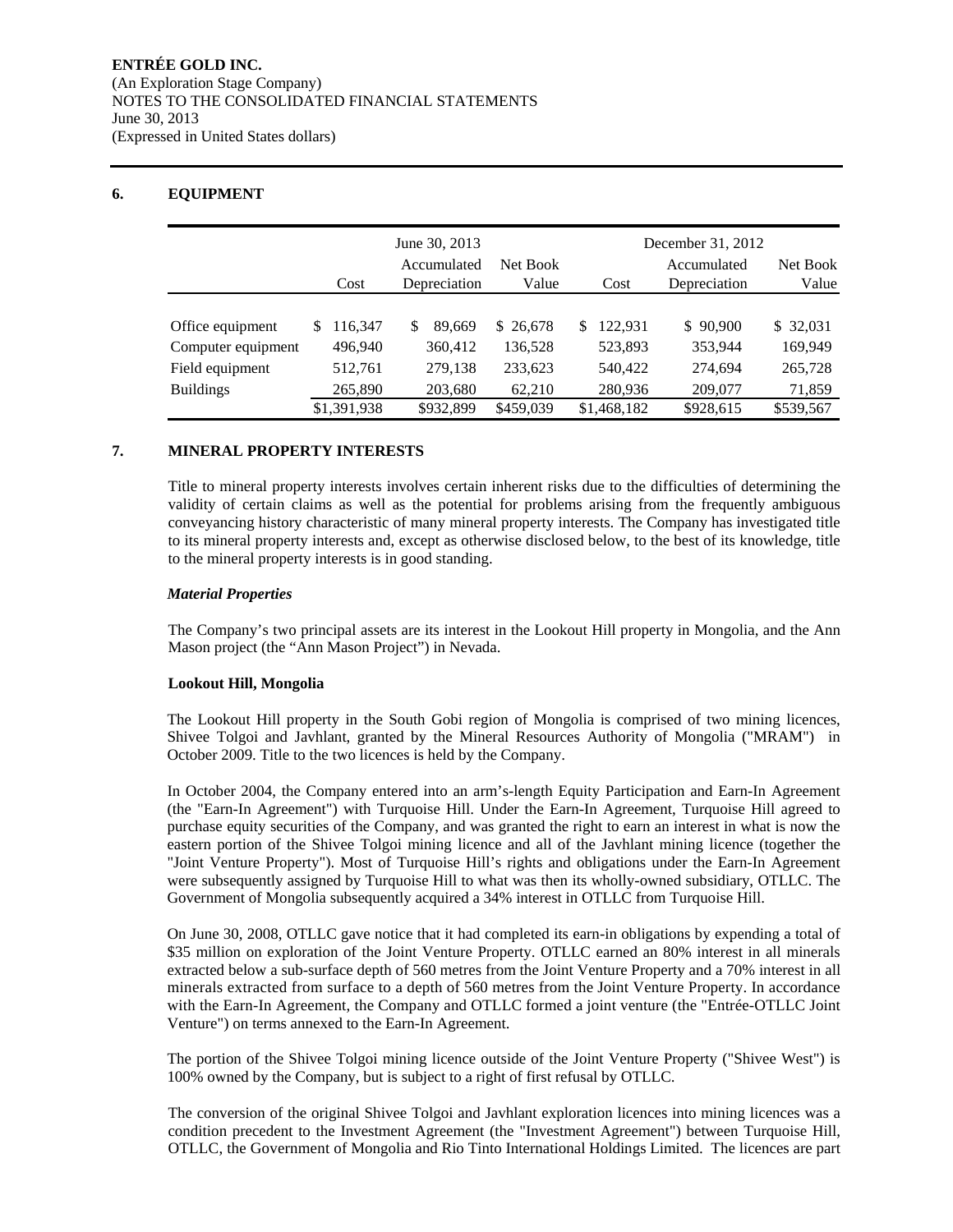#### **7. MINERAL PROPERTY INTERESTS** (cont'd...)

#### *Material Properties* (cont'd...)

#### **Lookout Hill, Mongolia** (cont'd...)

of the contract area covered by the Investment Agreement, although the Company is not a party to the Investment Agreement. The Shivee Tolgoi and Javhlant mining licences were each issued for a 30 year term and have rights of renewal for two further 20 year terms.

On February 27, 2013, notice (the "Notice") was delivered to the Company by MRAM that by Order No. 43 dated February 22, 2013, the Ministry of Mining had cancelled the July 10, 2009 Order of the Ministry of Mineral Resources and Energy (the "2009 Order") registering the Hugo Dummett (including the Hugo North Extension) and Heruga reserves. The registration of reserves is a pre-condition to applying for the conversion of an exploration licence into a mining licence. The Notice stated that the 2009 Order breached Clause 48.4 of the Minerals Law of Mongolia and Clause 9 of the Charter of the Minerals Resource Counsel. The Notice, which was not concerned with the issuance of the mining licences, further advised that the Company is temporarily restricted from transfering, selling or leasing the Shivee Tolgoi and Javhlant mining licences. The mining licences have not been revoked or cancelled, and the Company is currently working to resolve the temporary restriction.

As of June 30, 2013, the Entrée-OTLLC Joint Venture had expended approximately \$25.7 million to advance the Joint Venture Property. Under the terms of the Entrée-OTLLC Joint Venture, OTLLC contributed on behalf of the Company its required participation amount charging interest at prime plus 2% (Note 8).

#### **Ann Mason, Nevada, United States**

The Ann Mason Project is defined by a series of both unpatented lode claims on public land administered by the Bureau of Land Management, and title to patented lode claims. The Company assembled this package of claims through a combination of staking and a series of transactions undertaken since August 2009, including the June 30, 2010 acquisition of PacMag Metals Limited (now PacMag Metals Pty Ltd.) ("PacMag"). The project area includes the Ann Mason and the Blue Hill deposits, and several early-stage copper porphyry targets including the Blackjack IP, Blackjack Oxide, Roulette and Minnesota targets.

Certain of the unpatented lode claims (part of the area formerly known as the Blackjack property) are leased to the Company pursuant to a mining lease and option to purchase agreement ("MLOPA") with two individuals. Under the MLOPA, the Company is granted the option to purchase the claims for \$500,000. If the Company exercises its option, the claims will be subject to a 3% net smelter returns ("NSR") royalty (which may be bought down to a 1% NSR royalty for \$2 million). The MLOPA also provides for annual advance minimum royalty payments of \$27,500 which commenced in June 2011 and will continue until the commencement of sustained commercial production. The advance payments will be credited against future royalty payments or the buy down of the royalty.

In September 2009, the Company entered into an agreement with Bronco Creek Exploration Inc. ("Bronco Creek"), a wholly-owned subsidiary of Eurasian Minerals Inc., whereby the Company may acquire an 80% interest in certain unpatented lode claims formerly known as the Roulette property. In order to acquire its interest, the Company must: (a) incur expenditures of \$1,000,000, make cash payments of \$140,000 and issue 85,000 common shares of the Company within three years (completed); (b) make aggregate advance royalty payments totalling \$375,000 between the fifth and tenth anniversaries of the agreement; and (c) deliver a bankable feasibility study before the tenth anniversary of the agreement.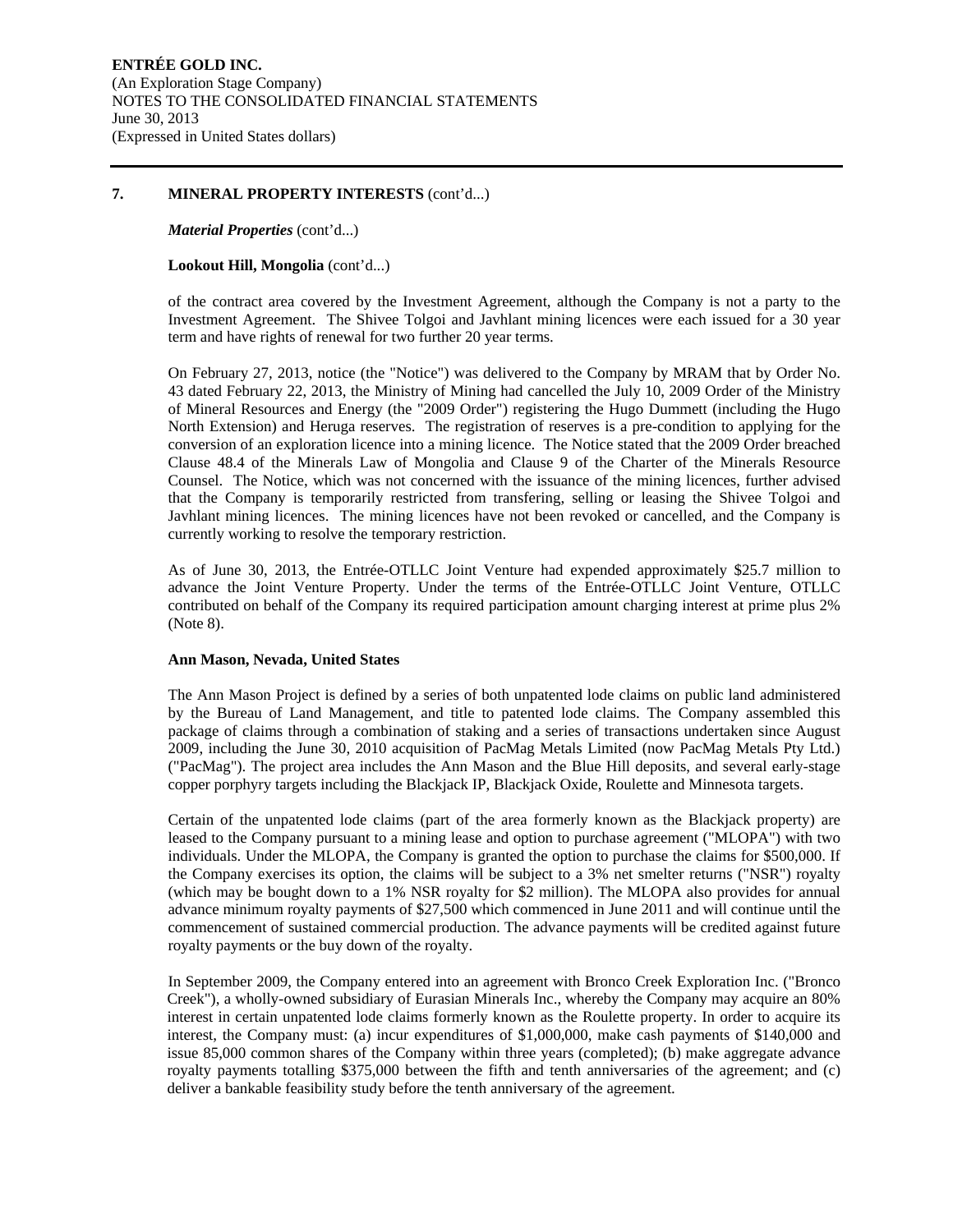#### **7. MINERAL PROPERTY INTERESTS** (cont'd...)

#### *Material Properties* (cont'd...)

#### **Ann Mason, Nevada, United States** (cont'd...)

Certain of the patented lode claims are subject to a 2% NSR royalty in favour of AngloGold Ashanti (Nevada) Corp. In February 2013, the Company entered into an agreement with Sandstorm Gold Ltd. ("Sandstorm") whereby the Company granted Sandstorm a 0.4% NSR royalty over certain of the unpatented lode claims, including the claims covering the Ann Mason and Blue Hill deposits, in return for an upfront payment of \$5 million (the "Sandstorm NSR Payment") which was recorded as a recovery to acquisition costs.

#### *Other Properties*

During the six months ended June 30, 2013, the Company also had interests in non-material properties in Australia, United States, and Peru. Non-material properties include the following:

#### **Australia Properties**

The Company has mineral property interests in Australia which it acquired in conjunction with the PacMag acquisition, including the Blue Rose joint venture. The Company holds a 53.7% interest in the Blue Rose copper-iron-gold-molybdenum joint venture property, with Giralia Resources Pty Ltd., now a subsidiary of Atlas Iron Limited (ASX:AGO - "Atlas"), retaining the remaining 46.3% interest.

#### **Lordsburg and Oak Grove**

During the year ended December 31, 2012, the Company entered into an agreement with Empirical Discovery, LLC ("Empirical") to purchase a 100% interest in the Lordsburg and Oak Grove properties, New Mexico, subject to a 2% NSR royalty. Pursuant to the agreement, the Company paid \$100,000 to Empirical and issued 500,000 common shares valued at \$326,483. Subsequent to the end of the quarter, the Company informed Empirical of its intention to abandon the unpatented lode claims comprising the Oak Grove property.

During the six months ended June 30, 2013, the Company recorded an impairment of mineral property interests of \$437,732 on the Oak Grove property.

Capitalized mineral property acquisition costs are summarized as follows:

|                            |     | June 30,<br>2013 | December 31.<br>2012 |            |  |
|----------------------------|-----|------------------|----------------------|------------|--|
| <b>USA</b>                 |     |                  |                      |            |  |
| Ann Mason                  | \$  | 48,055,476       | <sup>\$</sup>        | 55,752,523 |  |
| Lordsburg                  |     | 500,000          |                      | 990,797    |  |
| Other                      |     | 286,073          |                      | 302,262    |  |
| <b>Total USA</b>           |     | 48,841,549       |                      | 57,045,582 |  |
| <b>AUSTRALIA</b>           |     |                  |                      |            |  |
| <b>Blue Rose JV</b>        |     | 540,742          |                      | 571,342    |  |
| <b>Total Australia</b>     |     | 540,742          |                      | 571,342    |  |
| <b>Total all locations</b> | -\$ | 49,382,291       | \$                   | 57,616,924 |  |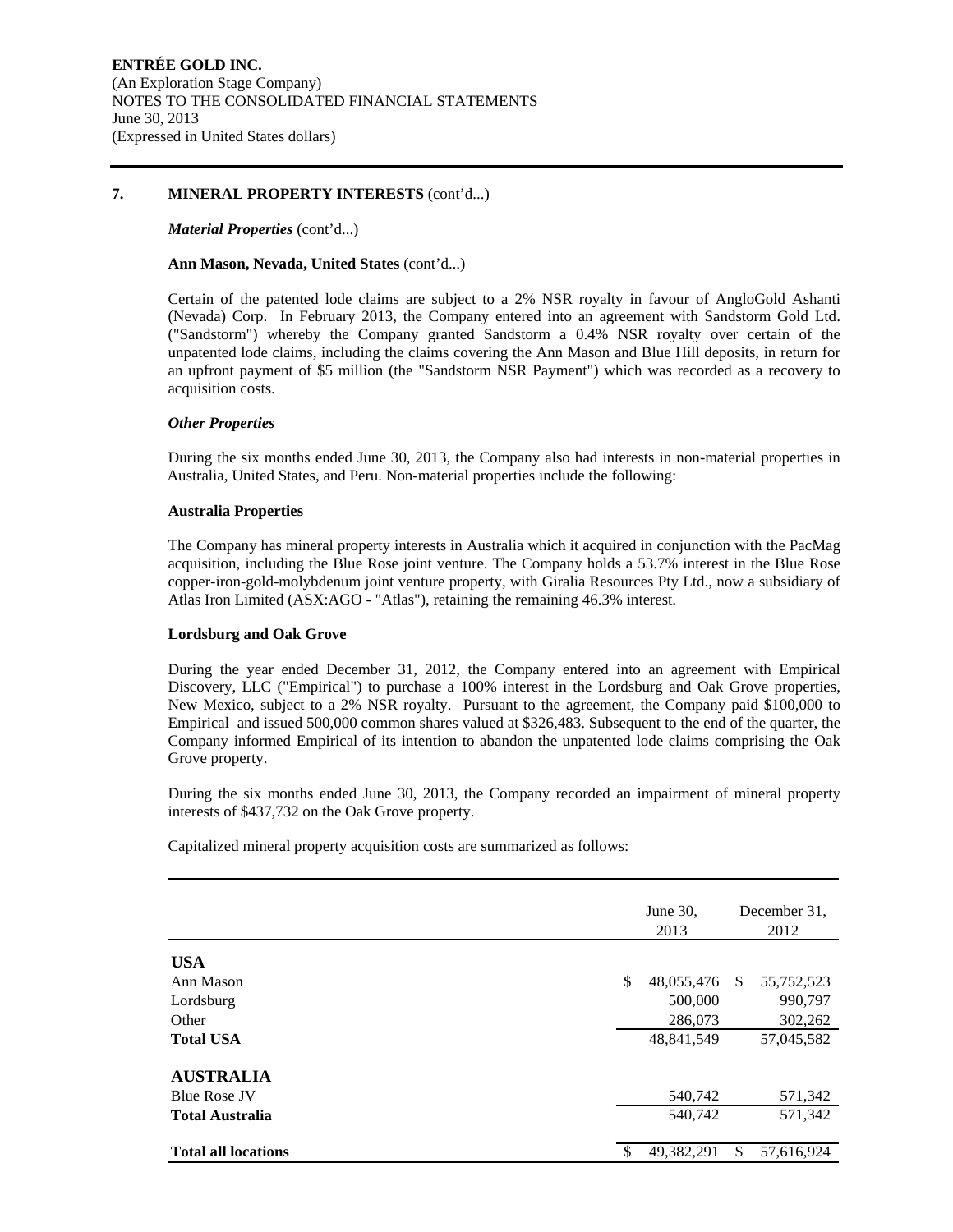#### **7. MINERAL PROPERTY INTERESTS** (cont'd...)

Ann Mason capitalized mineral property acquisition costs are net of the \$5 million Sandstorm NSR Payment.

Expensed exploration costs are summarized as follows:

|                            | Three Months<br>Ended<br>June $30$ ,<br>2013 |                                |    | Three Months<br>Ended<br>June $30$ ,<br>2012 |    | <b>Six Months</b><br>Ended<br>June $30$ ,<br>2013 | Six Months<br>Ended<br>June $30$ ,<br>2012 |                                   |  |
|----------------------------|----------------------------------------------|--------------------------------|----|----------------------------------------------|----|---------------------------------------------------|--------------------------------------------|-----------------------------------|--|
| US<br>Mongolia<br>Other    | \$                                           | 1,571,377<br>243,778<br>89,481 | -S | 1,677,194<br>652,279<br>72,611               | -S | 2,512,408<br>773,612<br>222,406                   | <sup>\$</sup>                              | 4,546,825<br>1,219,800<br>251,446 |  |
| <b>Total all locations</b> | \$                                           | 1,904,636                      | -S | 2,402,084                                    | S  | 3,508,426                                         | <sup>\$</sup>                              | 6,018,071                         |  |

## **8. LOANS PAYABLE**

Under the terms of the Entrée-OTLLC Joint Venture (Note 7), OTLLC will contribute funds to approved joint venture programs and budgets on the Company's behalf. Interest on each loan advance shall accrue at an annual rate equal to OTLLC's actual cost of capital or the prime rate of the Royal Bank of Canada, plus two percent (2%) per annum, whichever is less, as at the date of the advance. The loans will be repayable by the Company monthly from ninety percent (90%) of the Company's share of available cash flow from the Entrée-OTLLC Joint Venture. In the absence of available cash flow, the loans will not be repayable. The loans are not expected to be repaid within one year.

#### **9. SANDSTORM FINANCING ARRANGEMENT**

In February 2013, the Company entered into an equity participation and funding agreement with Sandstorm that provided an upfront deposit (the "Deposit") from Sandstorm of \$40 million. The Company will use future payments that it receives from its mineral property interests to purchase and deliver metal credits to Sandstorm, in amounts that are indexed to the Company's share of gold, silver and copper production from the Joint Venture Property as follows:

- 25.7% of the Company's share of gold and silver, and 2.5% of the Company's share of copper, produced from the portion of the Shivee Tolgoi mining licence included in the Joint Venture Property; and
- 33.8% of the Company's share of gold and silver, and 2.5% of the Company's share of copper, produced from the Javhlant mining licence.

In addition to the Deposit, upon delivery of the metal credits Sandstorm will make a cash payment to the Company equal to the lesser of the prevailing market price and \$220 per ounce of gold, \$5 per ounce of silver and \$0.50 per pound of copper (subject to inflation adjustments). After approximately 8.6 million ounces of gold, 40.3 million ounces of silver and 9.1 billion pounds of copper have been produced from the entire Joint Venture Property, the cash payment will increase to the lesser of the prevailing market price and \$500 per ounce of gold, \$10 per ounce of silver and \$1.10 per pound of copper (subject to inflation adjustments). To the extent that the prevailing market price is greater than the amount of the cash payment, the difference between the two will be credited against the Deposit (the net amount of the Deposit being the "Unearned Balance").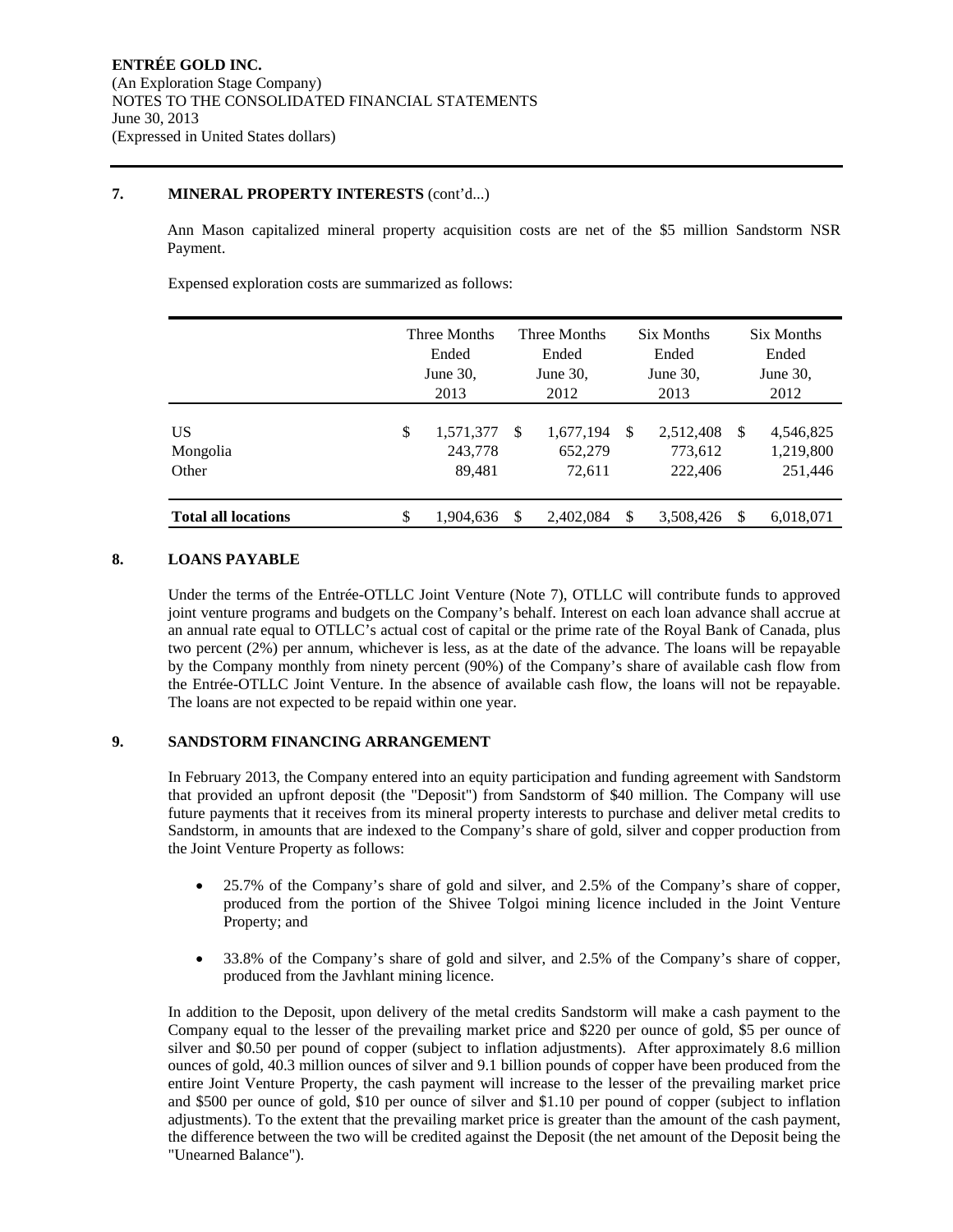#### **9. SANDSTORM FINANCING ARRANGEMENT** (cont'd...)

In the event of a partial expropriation of the Company's interest in the Joint Venture Property, which is not reversed during the abeyance period provided for in the equity participation and funding agreement, the Company will be required to return a pro rata portion of the Deposit (the amount of the repayment not to exceed the amount of the Unearned Balance) and the metal credits that the Company is required to deliver will be reduced proportionately. In the event of a full expropriation, the full amount of the Unearned Balance must be returned with interest.

The Company is not required to deliver actual metal, and the Company may use revenue from any of its assets to purchase the requisite amount of metal credits.

The Company recorded the Deposit as deferred revenue and will recognize amounts in revenue as metal credits are delivered to Sandstorm, which is expected to commence in 2019.

In addition, the Company entered into an agreement with Sandstorm whereby the Company granted Sandstorm a 0.4% NSR royalty over certain of the Ann Mason Project claims, including the claims covering the Ann Mason and Blue Hill deposits, in return for the Sandstorm NSR Payment of \$5 million which was recorded as a recovery to acquisition costs.

The Company also completed a private placement with Sandstorm for gross proceeds of \$9,722,897.

The transactions costs related to the Sandstorm financing arrangement are summarized as follows:

|                                                           | Three Months<br>Ended<br>March 31,<br>2013 |
|-----------------------------------------------------------|--------------------------------------------|
| Consultancy & advisory fees                               | \$<br>936,926                              |
| Legal fees included in general and adminstration expenses | 192,203                                    |
| Share issuance costs                                      | 86,636                                     |
|                                                           | \$<br>1,215,765                            |

#### **10. COMMON STOCK**

#### **Share issuances**

In March 2013, the Company completed a private placement to Sandstorm consisting of 17,857,142 common shares issued at a price of C\$0.56 per share for gross proceeds of \$9,722,897. Related share issuance costs were \$86,636.

#### **Stock options**

The Company has adopted a stock option plan (the "Plan") to grant options to directors, officers, employees and consultants. Under the Plan, the Company may grant options to acquire up to 10% of the issued and outstanding shares of the Company. Options granted can have a term of up to ten years and an exercise price typically not less than the Company's closing stock price on the last trading day before the date of grant. Vesting is determined at the discretion of the Board of Directors.

The Company uses the Black-Scholes option pricing model to determine the fair value of stock options granted. For employees, the compensation expense is amortized on a straight-line basis over the requisite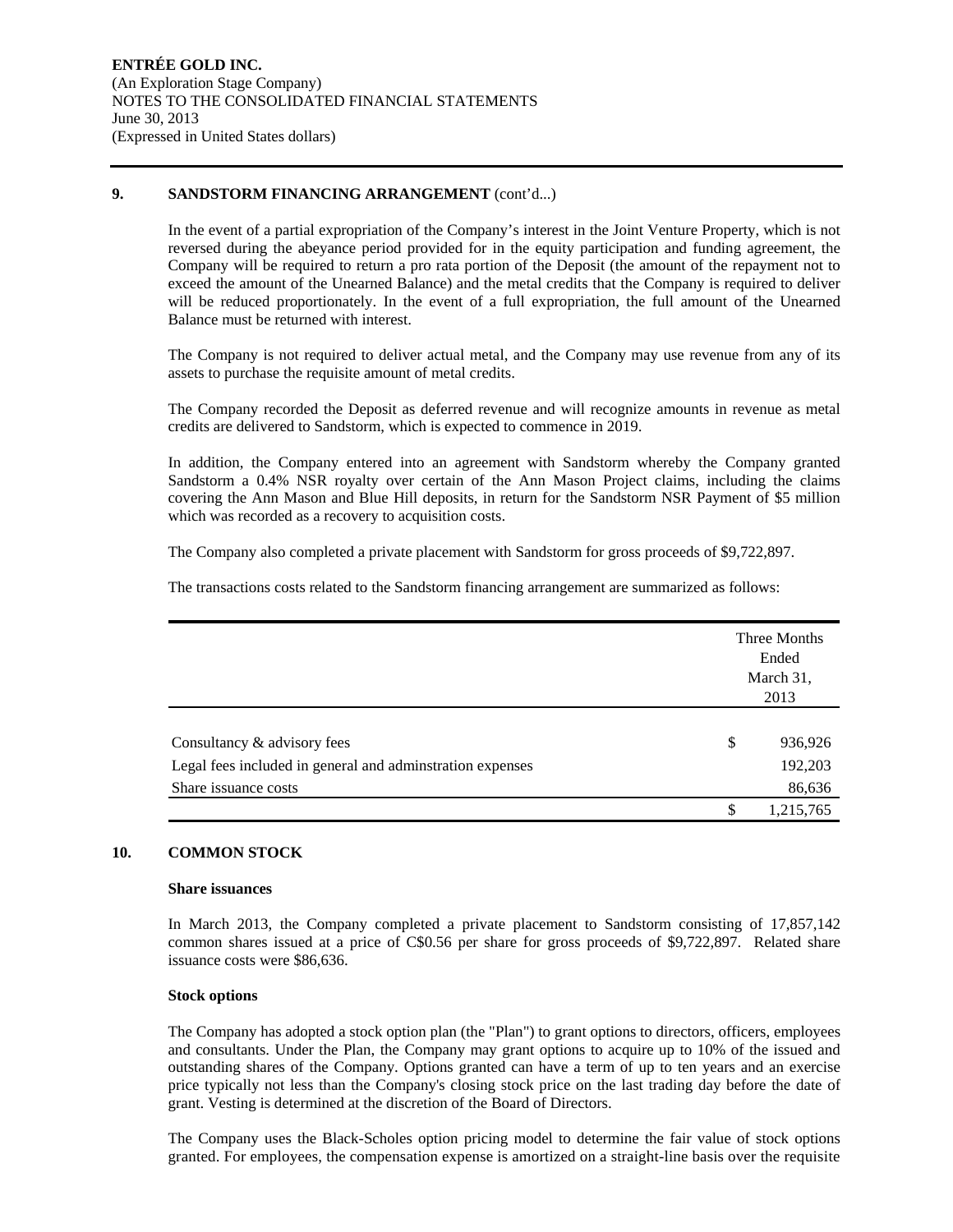#### **10. COMMON STOCK** (cont'd…)

#### **Stock options** (cont'd…)

service period which approximates the vesting period. Compensation expense for stock options granted to non-employees is recognized over the contract services period or, if none exists, from the date of grant until the options vest. Compensation associated with unvested options granted to non-employees is re-measured on each balance sheet date using the Black-Scholes option pricing model.

The Company uses historical data to estimate option exercise, forfeiture and employee termination within the valuation model. The risk-free interest rate is based on a treasury instrument whose term is consistent with the expected term of the stock options. The Company has not paid and does not anticipate paying dividends on its common stock; therefore, the expected dividend yield is assumed to be zero. Companies are required to utilize an estimated forfeiture rate when calculating the expense for the reporting period.

Based on the best estimate, management applied the estimated forfeiture rate of Nil in determining the expense recorded in the accompanying Statements of Operations and Comprehensive Loss.

|                              | Number of Options | Weighted Average<br><b>Exercise Price</b><br>(C\$) |
|------------------------------|-------------------|----------------------------------------------------|
| Balance at December 31, 2011 | 9,135,500         | 2.16                                               |
| Granted                      | 1,882,000         | 1.22                                               |
| Expired                      | (1,177,500)       | 2.14                                               |
| Forfeited                    | (617,000)         | 2.05                                               |
| Balance at December 31, 2012 | 9,223,000         | 1.98                                               |
| Granted                      | 4,985,000         | 0.56                                               |
| Balance at March 31, 2013    | 14,208,000        | 1.48                                               |
| Granted                      | 200,000           | 0.34                                               |
| Expired                      | (1,305,000)       | 2.00                                               |
| Balance at June 30, 2013     | 13,103,000        | 1.41                                               |

Stock option transactions are summarized as follows:

There were 5,185,000 stock options granted during the six months ended June 30, 2013 with a weighted average exercise price of C\$0.55 and a weighted average fair value of C\$0.21. The number of stock options exercisable at June 30, 2013 was 13,103,000.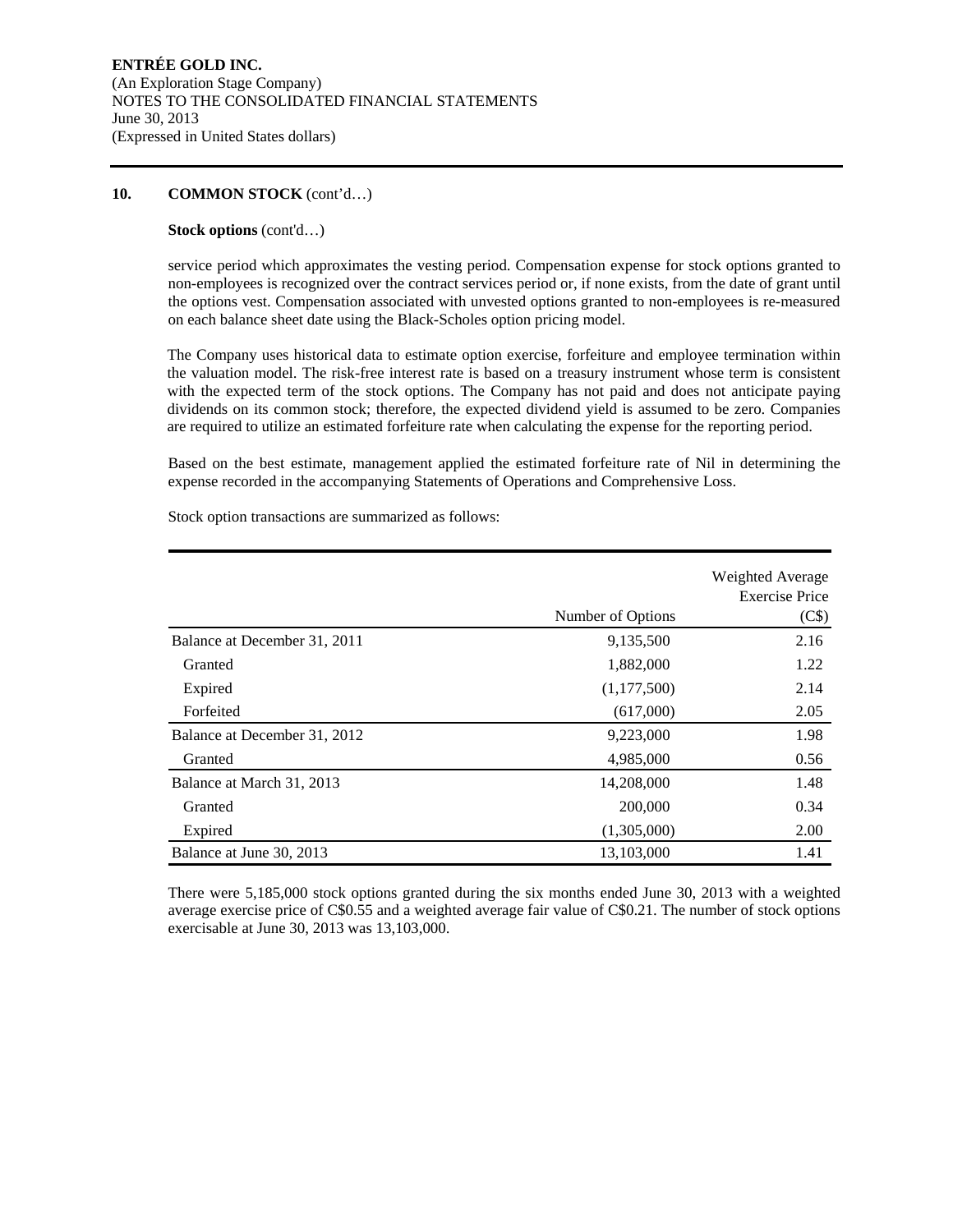### **10. COMMON STOCK** (cont'd…)

#### **Stock options** (cont'd…)

At June 30, 2013, the following stock options were outstanding:

| Number of<br>Options | Exercise<br>Price<br>(C\$) | Aggregate<br><b>Intrinsic Value</b><br>(C\$) | <b>Expiry Date</b> | Number of<br>Options<br>Exercisable | Aggregate<br><b>Intrinsic Value</b><br>(C\$) |
|----------------------|----------------------------|----------------------------------------------|--------------------|-------------------------------------|----------------------------------------------|
|                      |                            |                                              |                    |                                     |                                              |
| 37,500               | 2.02                       | $\overline{\phantom{0}}$                     | July 17, 2013      | 37,500                              |                                              |
| 1,032,000            | 1.55                       |                                              | September 17, 2013 | 1,032,000                           |                                              |
| 5,000                | 1.55                       |                                              | October 10, 2013   | 5.000                               |                                              |
| 50,000               | 1.27                       | $\overline{\phantom{a}}$                     | January 18, 2014   | 50,000                              |                                              |
| 1,289,000            | 1.32                       | ÷                                            | February 12, 2014  | 1,289,000                           |                                              |
| 1,472,500            | 2.60                       |                                              | December 29, 2014  | 1,472,500                           |                                              |
| 300,000              | 2.34                       | -                                            | September 22, 2015 | 300,000                             |                                              |
| 1,372,500            | 2.86                       |                                              | November 22, 2015  | 1,372,500                           |                                              |
| 200,000              | 3.47                       |                                              | January 4, 2016    | 200,000                             |                                              |
| 125,000              | 2.94                       | $\overline{\phantom{a}}$                     | March 8, 2016      | 125,000                             |                                              |
| 150,000              | 2.05                       |                                              | July 7, 2016       | 150,000                             |                                              |
| 100,000              | 2.23                       |                                              | July 15, 2016      | 100,000                             |                                              |
| 1,684,500            | 1.25                       | $\overline{\phantom{a}}$                     | January 6, 2017    | 1,684,500                           |                                              |
| 100,000              | 0.73                       |                                              | June 18, 2017      | 100,000                             |                                              |
| 4,985,000            | 0.56                       |                                              | March 15, 2018     | 4,985,000                           |                                              |
| 50,000               | 0.32                       | 2,000                                        | April 9, 2018      | 50,000                              | 2,000                                        |
| 150,000              | 0.34                       | 3,000                                        | June 27, 2018      | 150,000                             | 3,000                                        |
| 13,103,000           |                            | \$<br>5,000                                  |                    | 13,103,000                          | \$<br>5,000                                  |

The aggregate intrinsic value in the preceding table represents the total intrinsic value, based on the Company's closing stock price of C\$0.36 per share as of June 30, 2013, which would have been received by the option holders had all option holders exercised their options as of that date. The total number of inthe-money options vested and exercisable as of June 30, 2013 was 200,000. The total intrinsic value of options exercised during the six months ended June 30, 2013 was \$Nil (June 30, 2012 - \$Nil).

Subsequent to June 30, 2013, 37,500 stock options with an exercise price of C\$2.02 expired.

#### **Stock-based compensation**

5,185,000 stock options were granted during the six months ended June 30, 2013. The fair value of stock options granted during the six months ended June 30, 2013 was \$1,051,712 (June 30, 2012 - \$1,124,930). Stock-based compensation recognized during the six months ended June 30, 2013 was \$1,052,637 (June 30, 2012 - \$1,149,434) which has been recorded in the consolidated statements of operations as follows with corresponding additional paid-in capital recorded in stockholders' equity: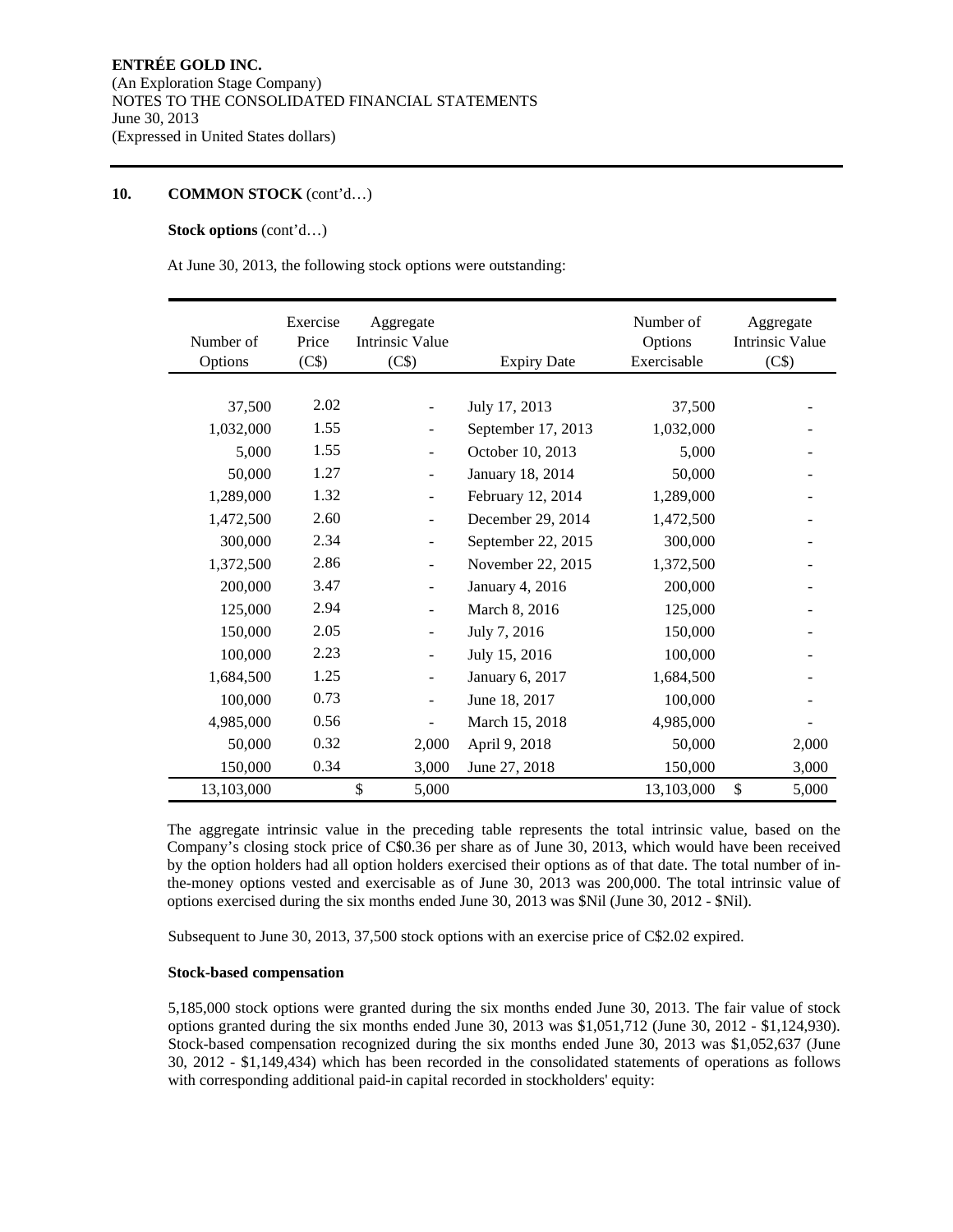## **10. COMMON STOCK** (cont'd…)

**Stock-based compensation** (cont'd…)

|                            |                      | Three Months             |                      | Three Months |      | Six Months  |             | Six Months |   |               |
|----------------------------|----------------------|--------------------------|----------------------|--------------|------|-------------|-------------|------------|---|---------------|
|                            | Ended<br>June $30$ , |                          | Ended<br>June $30$ , |              |      | Ended       |             | Ended      |   | Cumulative to |
|                            |                      |                          |                      |              |      | June $30$ , | June $30$ , |            |   | June $30$ ,   |
|                            |                      | 2013                     |                      | 2012         |      | 2013        |             | 2012       |   | 2013          |
| Exploration                | \$                   | $\overline{\phantom{a}}$ | \$                   | 8.902        | - \$ | 148.125     | - \$        | 266,812    | S | 4.222.978     |
| General and administration |                      | 42,257                   |                      | 32.151       |      | 904.512     |             | 923.675    |   | 19,583,419    |
|                            | \$                   | 42.257                   | \$                   | 41,053       |      | 1.052.637   | \$          | 1.190.487  |   | \$23,806,397  |

The following weighted-average assumptions were used for the Black-Scholes valuation of stock options granted:

|                                  | June 30,<br>2013 | June 30,<br>2012 |
|----------------------------------|------------------|------------------|
|                                  |                  |                  |
| Risk-free interest rate          | 1.25%            | 1.13%            |
| Expected life of options (years) | 4.3              | 4.9              |
| Annualized volatility            | 76%              | 73%              |
| Dividend rate                    | $0.00\%$         | $0.00\%$         |

## **11. SEGMENT INFORMATION**

The Company operates in one business segment being the exploration of mineral property interests.

Geographic information is as follows:

|                     | June $30$ ,<br>2013 | December 31.<br>2012 |            |  |
|---------------------|---------------------|----------------------|------------|--|
| Identifiable assets |                     |                      |            |  |
|                     |                     |                      |            |  |
| <b>USA</b>          | \$<br>49,810,951    | -S                   | 58,094,222 |  |
| Canada              | 51,536,322          |                      | 3,953,053  |  |
| Australia           | 1,335,885           |                      | 1,487,117  |  |
| Mongolia            | 355,679             |                      | 613,723    |  |
| Other               | 13,265              |                      | 25,415     |  |
|                     | \$<br>103,052,102   | S                    | 64,173,530 |  |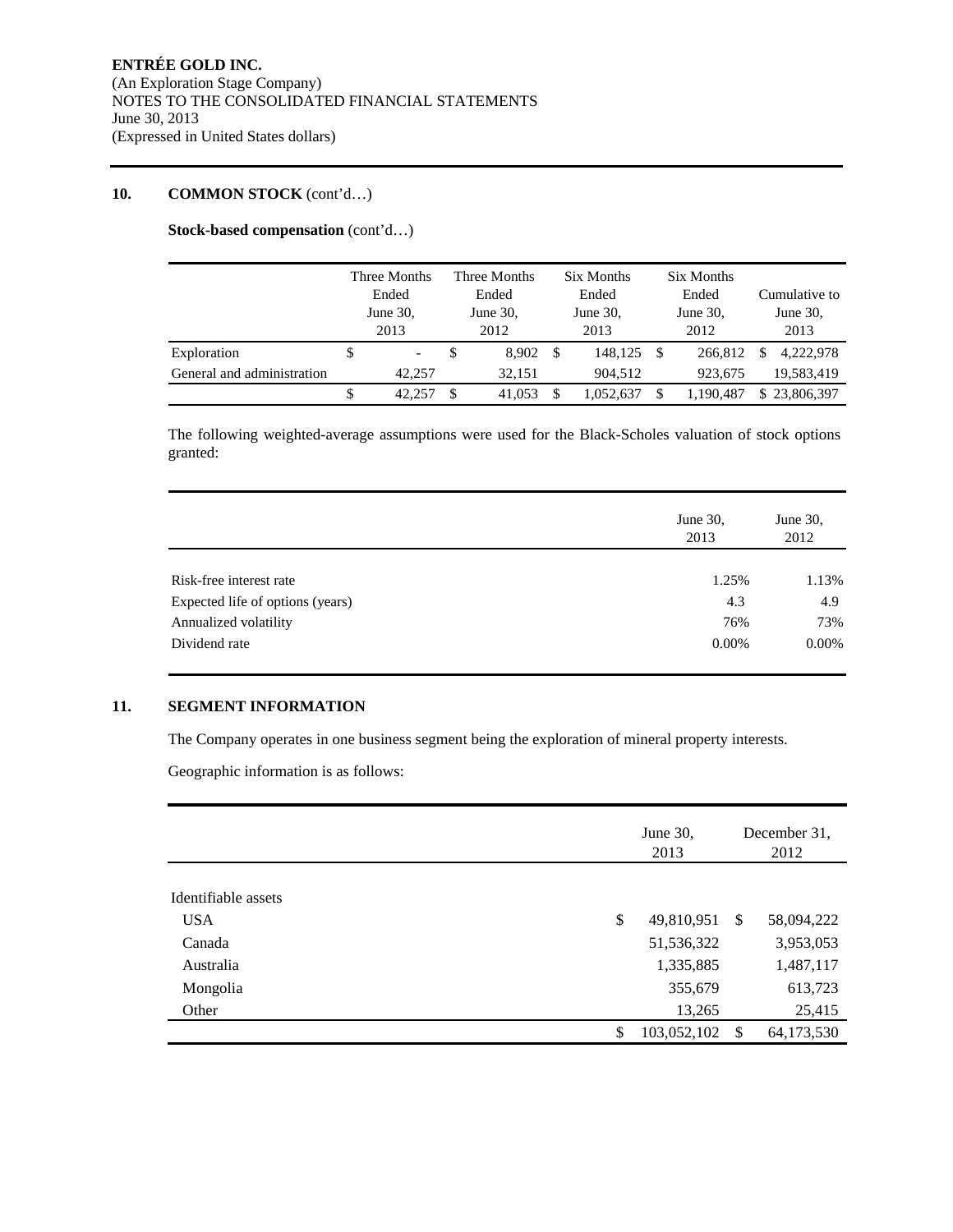#### **12. FINANCIAL INSTRUMENTS**

The Company's financial instruments generally consist of cash and cash equivalents, receivables, deposits, accounts payable and accrued liabilities and loans payable. Unless otherwise noted, it is management's opinion that the Company is not exposed to significant interest or credit risks arising from these financial instruments. The fair value of these financial instruments approximates their carrying values, except as noted below.

The Company is exposed to currency risk by incurring certain expenditures in currencies other than the Canadian dollar. The Company does not use derivative instruments to reduce this currency risk.

Fair value measurement is based on a fair value hierarchy, which requires an entity to maximize the use of observable inputs and minimize the use of unobservable inputs when measuring fair value. The standard describes three levels of inputs that may be used to measure fair value which are:

Level 1 — Quoted prices that are available in active markets for identical assets or liabilities.

Level  $2 -$  Quoted prices in active markets for similar assets that are observable.

Level 3 — Unobservable inputs that are supported by little or no market activity and that are significant to the fair value of the assets or liabilities.

At June 30, 2013, the Company had Level 1 financial instruments, consisting of cash and cash equivalents, with a fair value of \$52,051,940.

## **13. ACCUMULATED OTHER COMPREHENSIVE INCOME (OCI)**

|                                                                                     |    | Three Months<br>Ended<br>June $30$ ,<br>2013 |    | Three Months<br>Ended<br>June $30$ ,<br>2012 |    | Six Months<br>Ended<br>June 30,<br>2013 |     | Six Months<br>Ended<br>June $30$ ,<br>2012 |
|-------------------------------------------------------------------------------------|----|----------------------------------------------|----|----------------------------------------------|----|-----------------------------------------|-----|--------------------------------------------|
| Accumulated OCI, beginning of year:                                                 |    |                                              |    |                                              |    |                                         |     |                                            |
| Currency translation adjustment                                                     |    | 2,669,821                                    | S  | 3,046,822                                    | S  | 3,253,019                               | S.  | 1,901,351                                  |
|                                                                                     |    | 2,669,821                                    | \$ | 3,046,822                                    | S. | 3,253,019                               | \$  | 1,901,351                                  |
| Other comprehensive income (loss) for the year:<br>Currency translation adjustments |    | $(1,740,015)$ \$                             |    | $(1,107,276)$ \$                             |    | $(2,323,213)$ \$                        |     | 38,195                                     |
|                                                                                     | -S | $(1,740,015)$ \$                             |    | $(1,107,276)$ \$                             |    | $(2,323,213)$ \$                        |     | 38,195                                     |
| Accumulated OCI, end of year:<br>Currency translation adjustment                    | \$ | 929,806                                      |    | 1,939,546                                    | S. | 929,806                                 | \$. | 1,939,546                                  |
|                                                                                     | \$ | 929,806                                      | \$ | 1,939,546                                    | \$ | 929,806                                 | \$. | 1.939.546                                  |

#### **14. SUPPLEMENTAL DISCLOSURE WITH RESPECT TO CASH FLOWS**

The significant non-cash transaction for the six months ended June 30, 2013 consisted of the following item:

 funding by OTLLC of the Company's investment requirements for the Entrée-OTLLC Joint Venture of \$93,246 (June 30, 3012 – \$492,113).